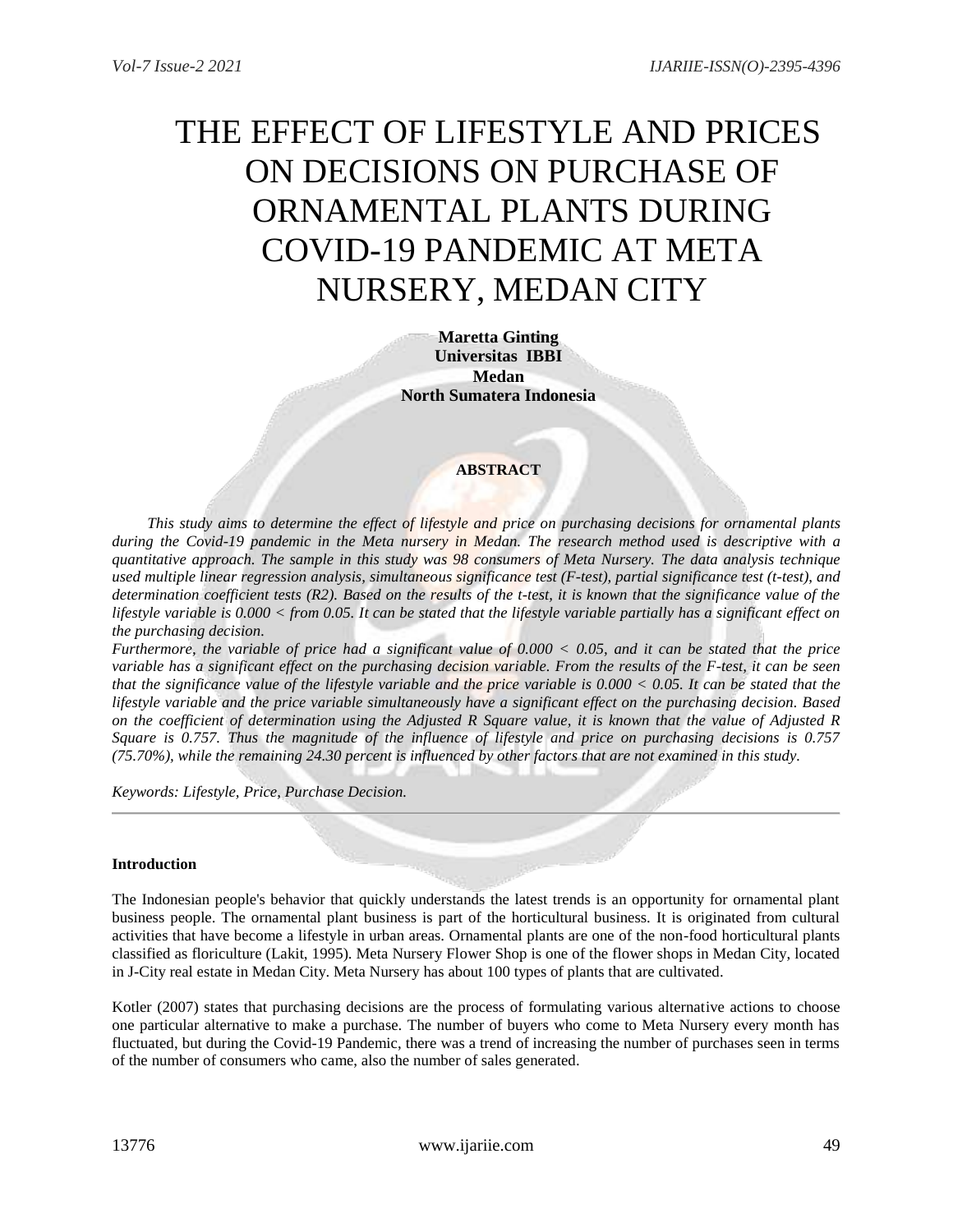| Table 1<br><b>Number of Ornamental Plants Buyers in Meta Nursery in 2020</b> |                         |  |
|------------------------------------------------------------------------------|-------------------------|--|
| <b>MONTH</b>                                                                 | <b>AMOUNT OF BUYERS</b> |  |
| May                                                                          | 750 Buyers              |  |
| June                                                                         | 825 Buyers              |  |
| July                                                                         | 785 Buyers              |  |
| August                                                                       | 720 Buyers              |  |
| September                                                                    | 730 Buyers              |  |
| October                                                                      | 760 Buyers              |  |
| November                                                                     | 680 Buyers              |  |
| December                                                                     | 677 Buyers              |  |

Source: Meta Nursery (2020)

From Table 1 above, it can be seen that the number of ornamental plant buyers who make purchases at Meta Nursery has fluctuated every month, but experienced a drastic decline in December because buyers assumed that activities would be generally expected at the beginning of the year, such as working full time in the office and most of the buyers were mothers. Mothers assume school children will be active in attending school face-to-face in early 2021. However, buyers who like ornamental plants are consistent in purchasing ornamental plants every month.

Setiadi (2010) states that lifestyle is broadly identified by how people spend their time (activities), what they consider important in their environment (interests) and what they think about themselves and the world around them. Shopping for ornamental plants is a fun activity during the Covid-19 pandemic for most of the buyers of ornamental plants at the Meta Nursery. Even the buyers consider this a fun recreation during the Covid-19 Pandemic. Ornamental plants are living plants that require daily care to be used as activities for many people. During the pandemic, this was even used as a lifestyle during the Covid-19 pandemic in urban areas.

Price is an element of the flexible marketing mix, meaning it can be changed quickly (Tjiptono, 2008). According to Kotler & Armstrong (2008), price is the amount of money billed for a product or service. More broadly, price is the sum of all the value that a customer provides to benefit from owning or using a product or service.

The price of ornamental plants in Meta Nursery is quite competitive, but because the types of ornamental plants sold at Meta Nursery are cultivated ornamental plants, the price is considered expensive. It is because many buyers do not understand the types of ornamental plants. These phenomena are interesting to research, namely, the extent to which lifestyle and price influence ornamental plants' purchase decision during the Covid-19 Pandemic at the Meta Nursery in Medan City.

## **Research Purposes**

To analyze the effect of lifestyle on purchasing decisions for ornamental plants during the Covid-19 pandemic at the Medan City Meta nursery.

To analyze the effect of price on purchasing decisions for ornamental plants during the Covid-19 pandemic in the Medan City Meta Nursery.

To analyze the effect of lifestyle and prices on ornamental plants' purchasing decisions during the Covid-19 pandemic in the Medan City Meta Nursery.

## **Literature Review**

# *Lifestyle*

According to Kotler (2011), a person's lifestyle is a person's life pattern in everyday life which states the activities, interests, and opinions concerned. Mowen and Minor (2002) state that a lifestyle is: a). The activity asks consumers to identify what they do, what they buy, and how they spend their time. b) Interest (interest) is to focus on consumer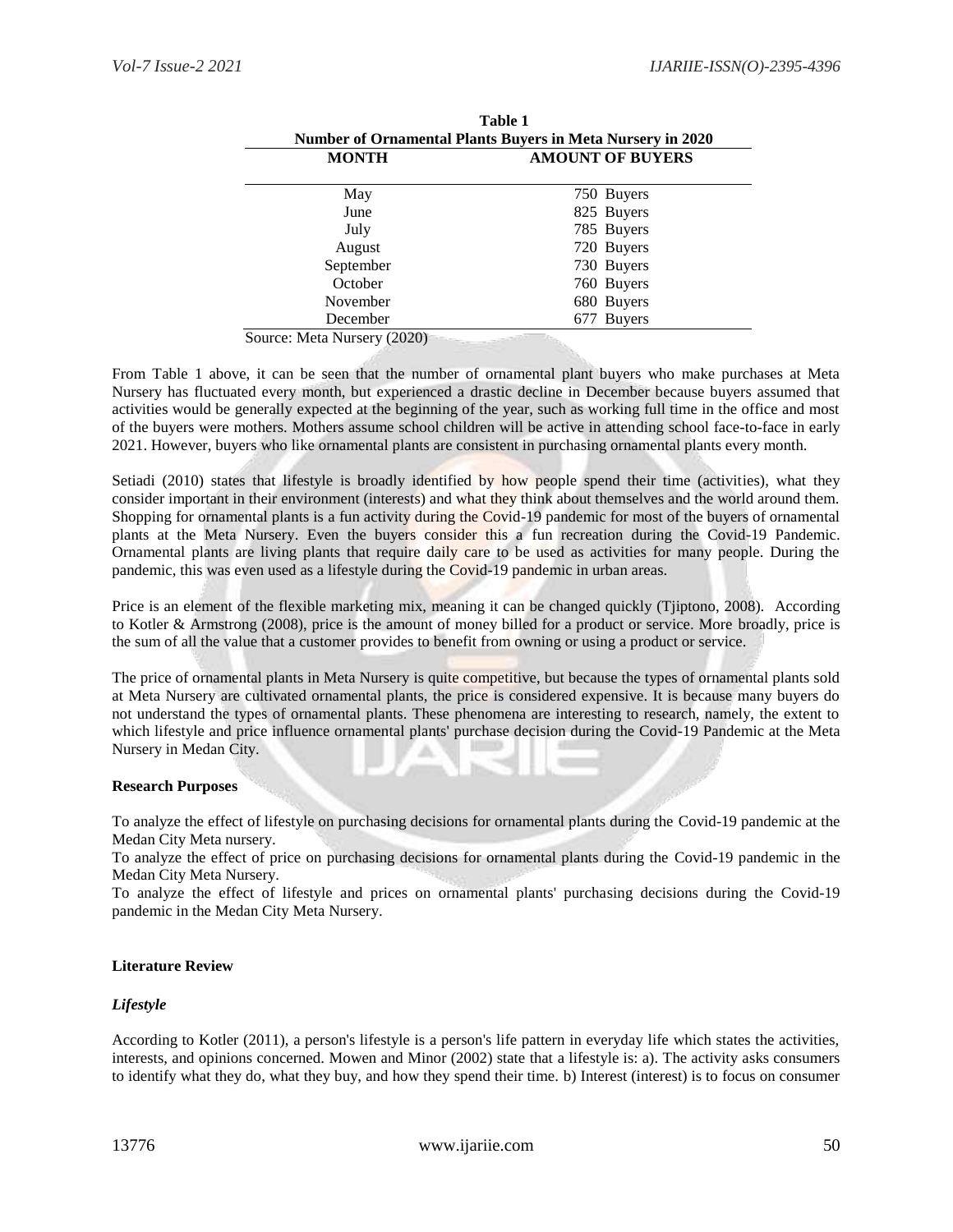preferences and priorities. c). The opinion is investigating views and feelings on world events, local, economic and social morals.

# *Price*

According to Kotler & Armstrong (2008), price is the amount of money billed for a product or service. More broadly, price is the sum of all the value that a customer provides to benefit from owning or using a product or service. Stanton (2004) states several factors that influence pricing decisions: product demand, target market share, competitor reactions, pricing strategies, products, distribution and promotion channels, and production costs.

# *Purchase Decision*

The purchase decision is an act of two or more choices for a person (Schiffman and Kanuk, 2004). A consumer who wants to make a choice must have a choice. According to Kotler (2005), the stages in the purchasing decisionmaking process consist of five stages consisting of 1) Introduction to the problem; the buying process begins when the buyer realizes that there is a need problem, 2) The search for various information is consumers who are moved may seek and may not seek. Additional information, 3) Evaluation of various alternative product brands; consumers use the information to evaluate their various alternatives in a series of choices, 4) The choice of product brands to purchase is the stage of the purchasing decision process by consumers where they make a purchase, 5) Post evaluation purchasing is the stage of the purchasing decision process that consumers take further action after purchase based on their satisfaction or dissatisfaction.

# **Conceptual Framework**

In their research state, Suharto and Suyoko (2017) state that lifestyle, shop atmosphere, and service quality positively and significantly affect purchasing decisions either partially or simultaneously, and lifestyle has the most significant influence compared to other variables. Research conducted by Chandra and Santoso (2019) shows that price has a significant effect on decision-making. Furthermore, Pangestu and Suryoko (2016) state that lifestyle and prices have a positive and significant influence on purchasing decisions.

From the theoretical opinion expressed, it can be revealed a conceptual framework that functions as a determinant of the flow of thought and the basis of this research which is described as follows:



## **Research Methodology**

Sudjana (2004: 53) stated the descriptive research method with a quantitative approach is used to describe or explain an event that is happening now in the form of significant numbers. Based on the explanation level, this research is an associative study that looks for the relationship between two variables in the form of a causal (causal relationship) which consists of one independent variable and one dependent variable (Arikunto, 1993).

Sugiyono (2010: 115) states that population is an area of generalization consisting of objects/subjects with specific qualities and characteristics determined by researchers to be studied and then draw conclusions. This study's population were consumers of Meta Nursery ornamental plants for 8 (eight) months from May 2020 to December 2020, amounting to 5927 people.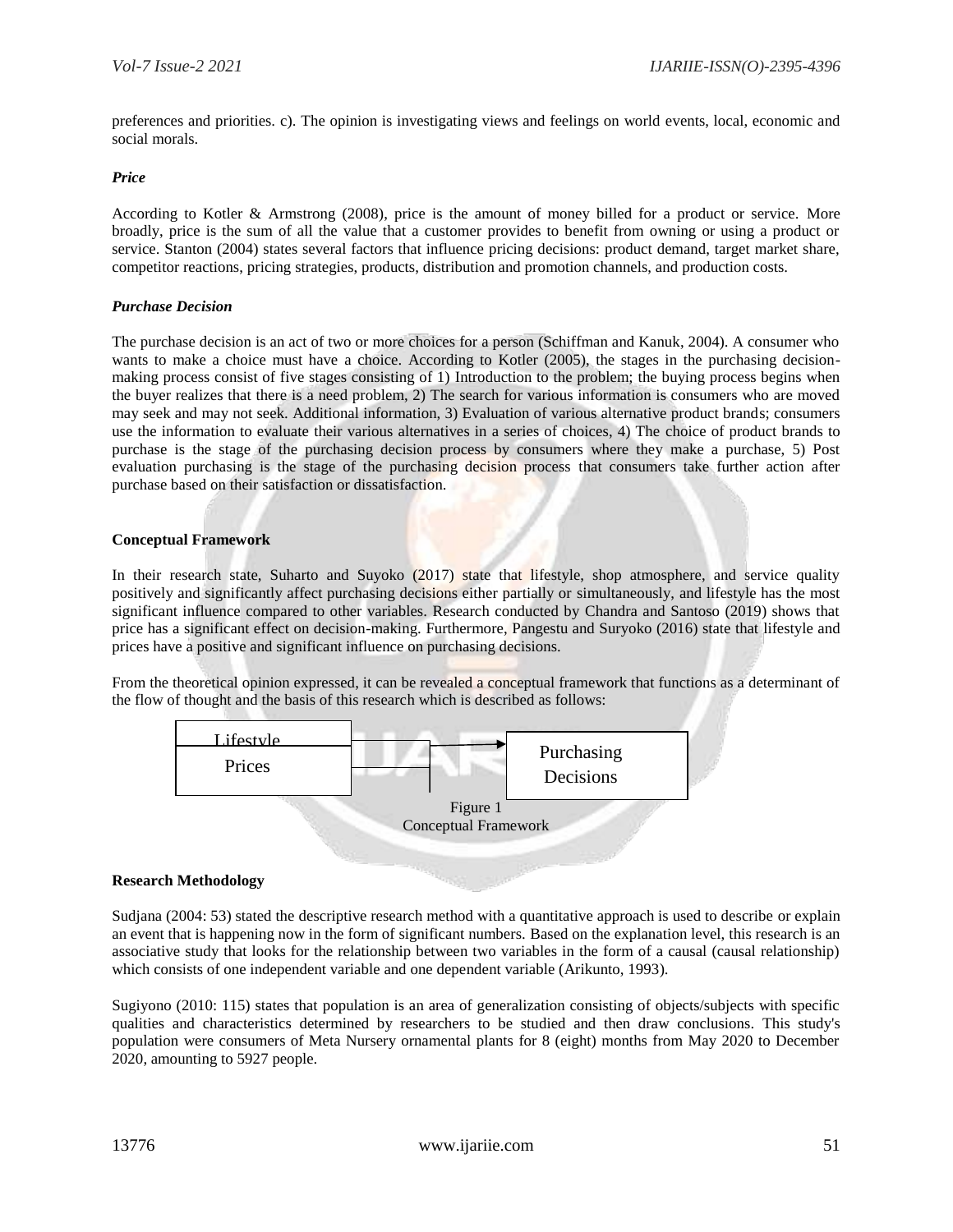The sample is part or representative of the population being researched (Suharsimi, 2006: 131). In this study, the authors narrowed the population by calculating the sample size using the Slovin technique according to Sugiyono (2011: 87). Based on the Slovin formula, the number of samples of Meta Nursery consumers is 98 people.

In this study, the data analysis technique used multiple linear regression; namely, the analysis technique determines independent variables' effect on the dependent variable. The models in this study are:

$$
Y=\alpha+b_1X_1+b_2X_2+e\\
$$

Information :  $Y =$  Purchase Decision  $A =$  Constant  $b1-b3$  = Regression Coefficient  $X1 = \text{Lifestyle}$  $X2 = Price$  $e = Standard error$ 

**Result and Discussion**  *Multiple Linear Regression*

| <b>Results of Multiple Linear Regression Coefficient Analysis</b><br><b>Coefficients</b> |            |                                    |            |                                  |  |
|------------------------------------------------------------------------------------------|------------|------------------------------------|------------|----------------------------------|--|
| Model                                                                                    |            | <b>Unstandardized Coefficients</b> |            | <b>Standardized Coefficients</b> |  |
|                                                                                          |            |                                    | Std. Error | Beta                             |  |
|                                                                                          | (Constant) | 5.288                              | .963       |                                  |  |
|                                                                                          | Life Style | .377                               | .067       | .494                             |  |
|                                                                                          | Price      | .419                               | .088       | .419                             |  |

**Table 2**

Table 2 above shows the equation of the Effect of Lifestyle and Price on the Decision to Purchase Ornamental Plants during the Covid-19 Pandemic at the Meta Nursery in Medan City, namely:

 $Y = a + b1X1 + b2X2 + e$  $Y = 5,288+0,377X1+0,419X2+e$ 

The interpretation is:

1. Constant (a) = 5.288, indicating that the value is constant where if the lifestyle variable (X1) and price  $(X2) = 0$ , then the purchase decision is 5.288.

2. Lifestyle coefficient  $(b1) = 0.377$ , indicating that for each unit's addition to the lifestyle variable, the purchase decision will increase by 0.377.

3. The price coefficient  $(b2) = 0.419$  indicates that for each additional unit of the price variable, the purchase decision will increase by 0.419.

Based on the above interpretation, it can be concluded that the variables of lifestyle  $(X1)$  and price  $(X2)$  have an influence on the purchase decision (Y) of ornamental plants during the Covid-19 Pandemic in the Meta Nursery in Medan City.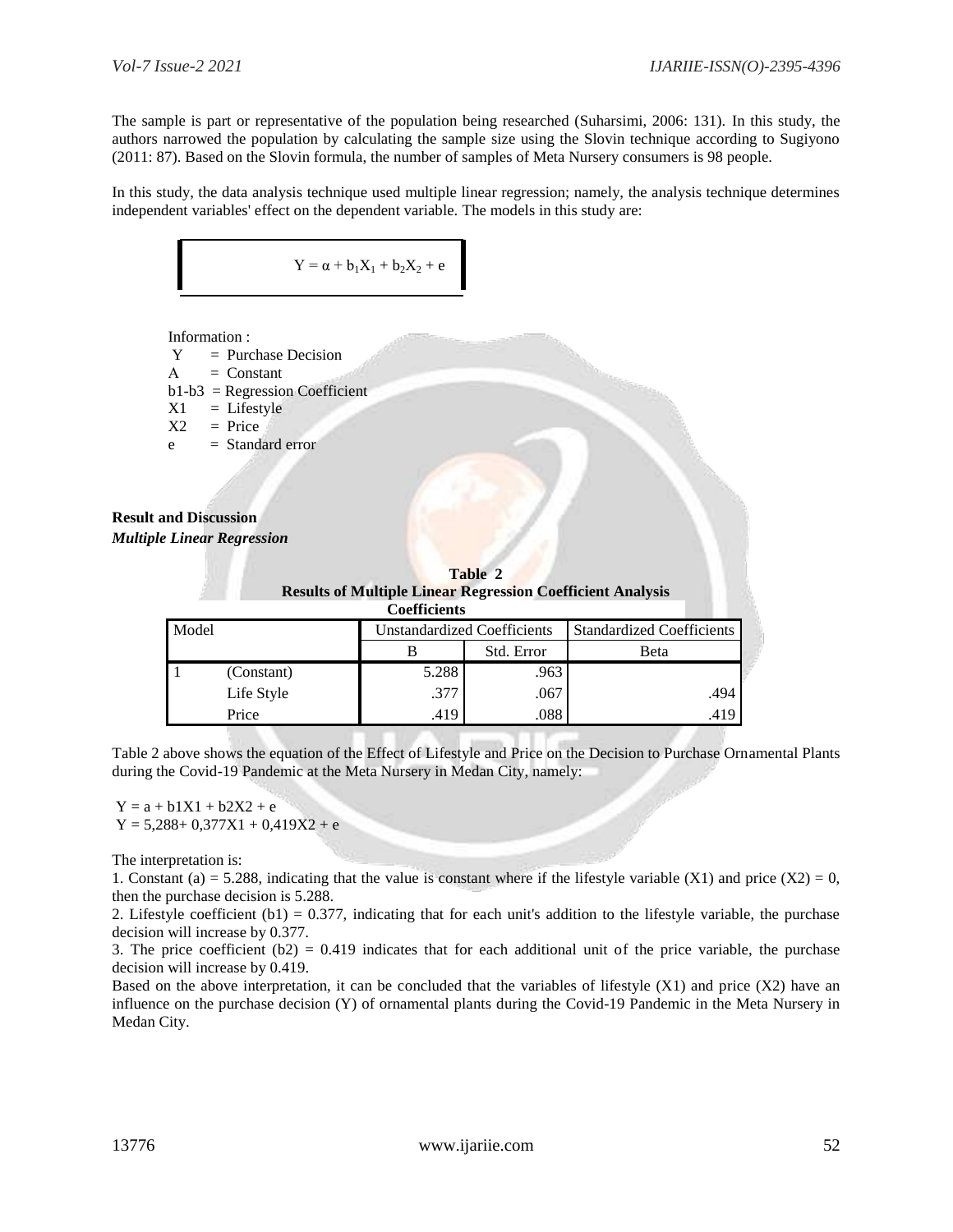# *T-test results*

| raviv J<br><b>Partial Test Result (t-test)</b> |            |       |      |  |
|------------------------------------------------|------------|-------|------|--|
| Model                                          |            |       |      |  |
|                                                |            |       | Sig. |  |
|                                                | (Constant) | 5.493 | .000 |  |
|                                                | Life style | 5.594 | .000 |  |
|                                                | Price      | 4.743 | .000 |  |

**Table 3**

The t-test was carried out to test each independent variable, Lifestyle  $(X1)$  and Price  $(X2)$ , whether partially it had a significant effect on Purchasing Decisions (Y) of Ornamental Plants during the Covid-19 Pandemic at Meta Nursery in Medan City. The test criteria are as follows: in Table 3, it can be seen that the significance value of the lifestyle variable is  $0.000 <$  from  $0.05$ . It can be stated that the lifestyle variable partially has a significant effect on the purchasing decision variable. Furthermore, the price variable has a significant value of 0.000 <0.05, and it can be stated that the price variable has a significant effect on the purchasing decision.

# *F-test Result*

| <b>Table 4</b><br><b>Simultaneous Test Results (F-Test)</b><br><b>ANOVA</b> |            |                |    |             |         |                   |
|-----------------------------------------------------------------------------|------------|----------------|----|-------------|---------|-------------------|
| Model                                                                       |            | Sum of Squares | df | Mean Square | F       | Sig.              |
|                                                                             | Regression | 559.830        |    | 279.915     | 151.886 | .000 <sup>a</sup> |
|                                                                             | Residual   | 175.078        | 95 | 1.843       |         |                   |
|                                                                             | Total      | 734.908        | 97 |             |         |                   |

The F-test was conducted to test the independent variables, lifestyle  $(X1)$  and price  $(X2)$ , whether simultaneously had a significant effect on purchasing decisions (Y) for ornamental plants during the Covid-19 pandemic at the Meta Nursery in Medan City. The test criteria are as follows:

In Table 4, it can be seen that the significance value of the lifestyle variable and the price variable is 0.000 <0.05. It can be stated that the lifestyle variable and the price variable simultaneously have a significant effect on the purchasing decision variable.

## *Determination Test (R2)*

|                                                 | Table 5              |  |
|-------------------------------------------------|----------------------|--|
| Result of the Coefficient of Determination (R2) |                      |  |
|                                                 | <b>Model Summary</b> |  |
|                                                 |                      |  |

| Model |          | <b>Adjusted R</b> | Std. An error of |
|-------|----------|-------------------|------------------|
|       | R Square | Square            | the Estimate     |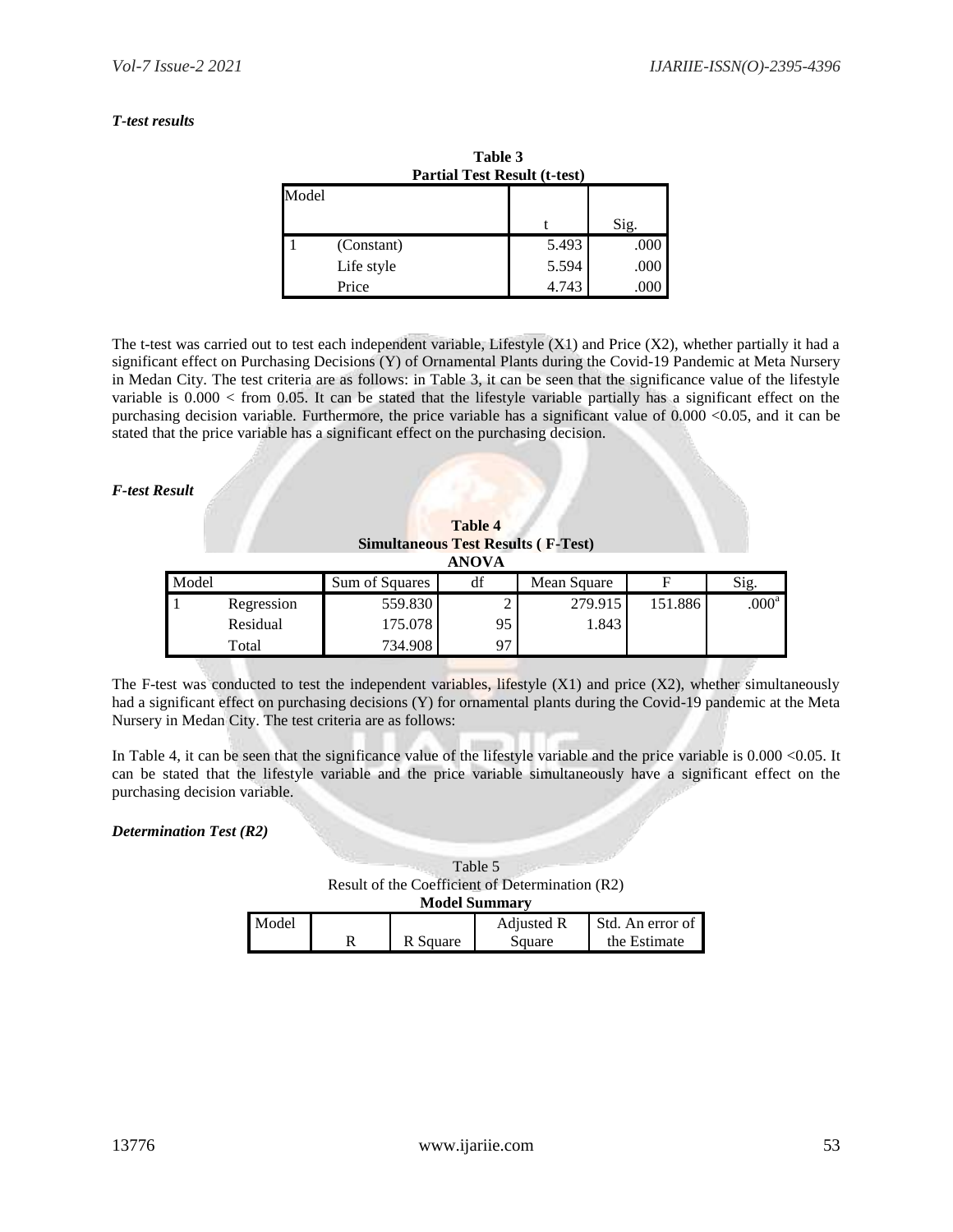

a. Predictors: (Constant), H, GH

Based on table 5, it can be seen that the value of the coefficient of determination uses the Adjusted R Square value because more than one independent variable is used. Based on table 5, it is known that the value of Adjusted R Square  $= 0.757$ . Thus the magnitude of the influence of lifestyle and price on purchasing decisions is 0.757 (75.70%), while the remaining 24.30 percent is influenced by other factors not examined in this study.

## **Discussion**

Based on the significance of the lifestyle is  $0.000 <$  from  $0.05$ , it can be stated that the lifestyle variable partially has a significant effect on the purchasing decision variable. It is in line with Devi Indrawati's (2015) research entitled The Influence of Brand Image and Hedonic Lifestyle on Purchasing Decisions of the "Zoya" Hijab, which states that brand image and lifestyle have a positive and significant effect on purchasing decisions. Furthermore, in his research, Tri Sudarwanto (2016) entitled the influence of lifestyle, product quality, and price on the purchasing decisions of the Mirota Surabaya batik cloth, showing that lifestyle, product quality, and price have a partial and simultaneous significant effect on purchasing decisions for Batik Mirota Surabaya fabrics. Meta Nursery consumers think that shopping for ornamental plants is entertainment during the Covid-19 Pandemic, and some even think that shopping for ornamental plants is like recreation during the Covid-19 Pandemic. Meta Nursery consumers think that shopping for ornamental plants is a very positive thing, making it the most attractive choice to fill spare time during the Covid-19 Pandemic.

The price variable has a significant value of  $0.000 < 0.05$ . It can be stated that the price variable has a significant effect on the purchasing decision variable. It is in line with the research of Nela Evelina et al. (2012) entitled The Influence of Brand Image, Product Quality, Price, and Promotion on Telkomflexi Prime Card Purchase Decisions (a case study on TelkomFlexi consumers in Kota Kudus District, Kudus Regency) which states that there is a positive influence and the price is partially significant to the purchase decision.

On the other hand, Made Laksmi Saraswati (2015) stated that price does not positively and significantly affect purchasing decisions in the Wiradesa batik village. The price of ornamental plants in Meta Nursey varies from cheap ornamental plants to expensive ornamental plants. However, there is an interesting phenomenon among ornamental plant consumers, the more expensive ornamental plants, and the more people are looking for them, especially consumers of ornamental plant collectors and middle to upper-class consumers considered prestige.

Based on the F-test, it can be seen that the significance value of lifestyle variables and price variables is 0.000 < 0.05. It can be stated that lifestyle variables and price variables simultaneously significantly affect purchasing decisions for ornamental plants during the Covid-19 pandemic at Meta Nursery in Medan City. It is in line with research conducted by Milly Lingkan Mokoagouw (2016), which states that lifestyle, price, and product quality have a positive and significant effect on purchasing decisions for Samsung mobile phones at Samsung Mobile IT Center Manado.

Based on table 5, it can be seen that the value of the coefficient of determination uses the Adjusted R Square value because more than one independent variable is used. Based on table 5, it is known that the value of Adjusted R